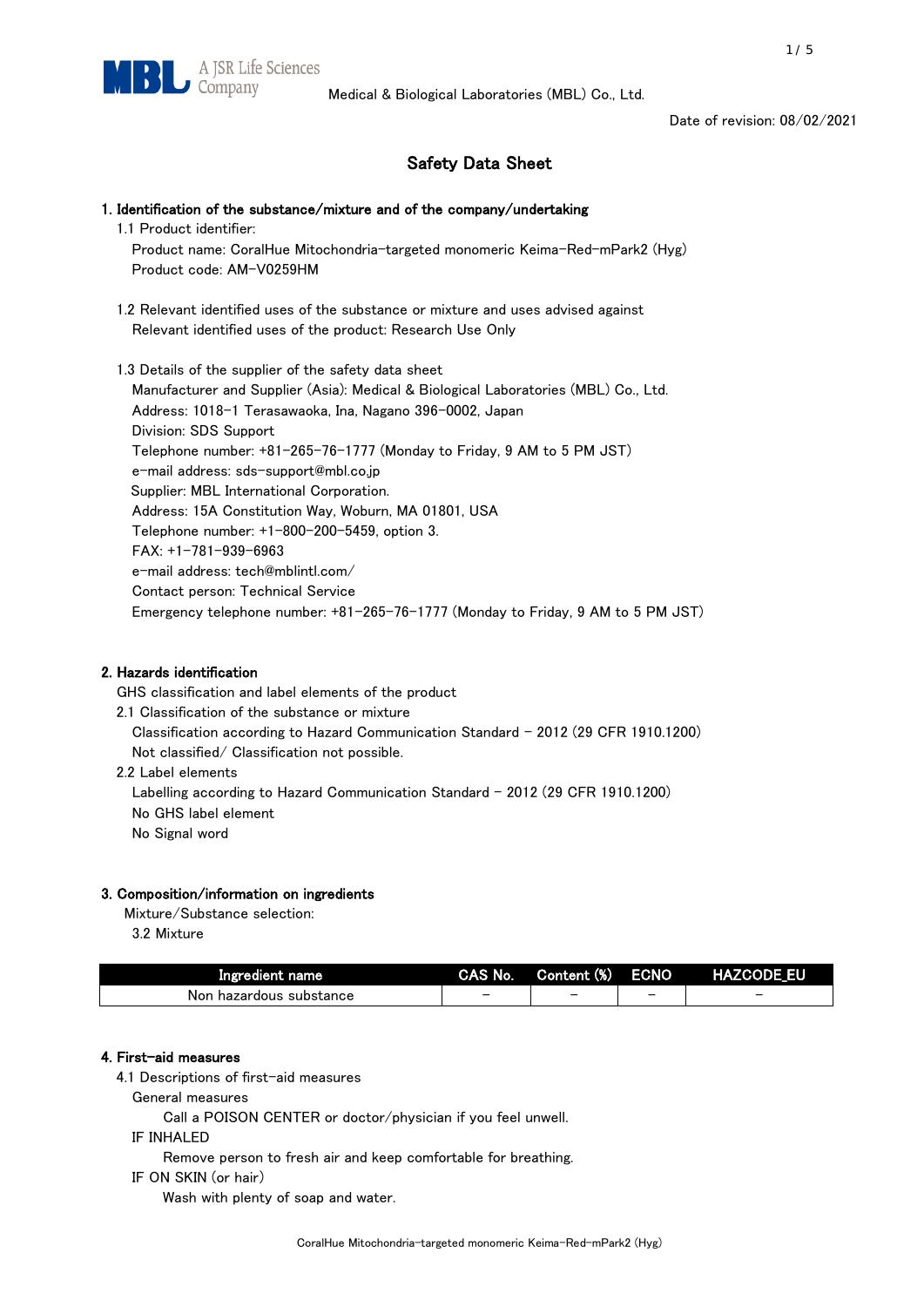If skin irritation occurs: Get medical advice/attention.

## IF IN EYES

- Rinse cautiously with water for several minutes. Remove contact lenses, if present and easy to do. Continue rinsing.
- If eye irritation persists: Get medical advice/attention.

IF SWALLOWED

Rinse mouth.

4.2 Most important symptoms and effects, both acute and delayed

Specific information on symptom and effect are unknown.

 4.3 Indication of any immediate medical attention and special treatment needed Specific treatment (see ... on this label)( ... reference to supplemental first aid instruction)(may include a cleansing agent specified by the manufacturer/supplier or the competent authority).

#### 5. Fire-fighting measures

- 5.1 Extinguishing media
	- Suitable extinguishing media

Use appropriate extinguishing media suitable for surrounding facilities.

Unsuitable extinguishing media

Unsuitable extinguishing media data is not available.

5.2 Specific hazards arising from the substance or mixture

Specific hazards arising from the substance or mixture is not available.

#### 5.3 Advice for firefighters

Specific fire-fighting measures

Evacuate non-essential personnel to safe area.

## 6. Accidental release measures

6.1 Personnel precautions, protective equipment and emergency procedures

- Wear proper protective equipment.
- 6.2 Environmental precautions

Prevent spills from entering sewers, watercourses or low areas.

6.3 Methods and materials for containment and cleaning up

 Absorb spill with inert material (dry sand, earth, et al), then place in a chemical waste container.

## 7. Handling and storage

7.1 Precautions for safe handling

Preventive measures

(Safety treatments)

Avoid contact with skin.

Avoid contact with eyes.

Safety measures data is not available.

Any incompatibilities data is not available.

Advice on general occupational hygiene

Do not get in eyes, on skin, or on clothing.

Do not eat, drink or smoke when using this product.

Wash hands thoroughly after handling.

## 7.2 Storage

Conditions for safe storage

Keep container tightly closed.

Keep cool. Protect from sunlight.

Container and packaging materials for safe handling data is not available.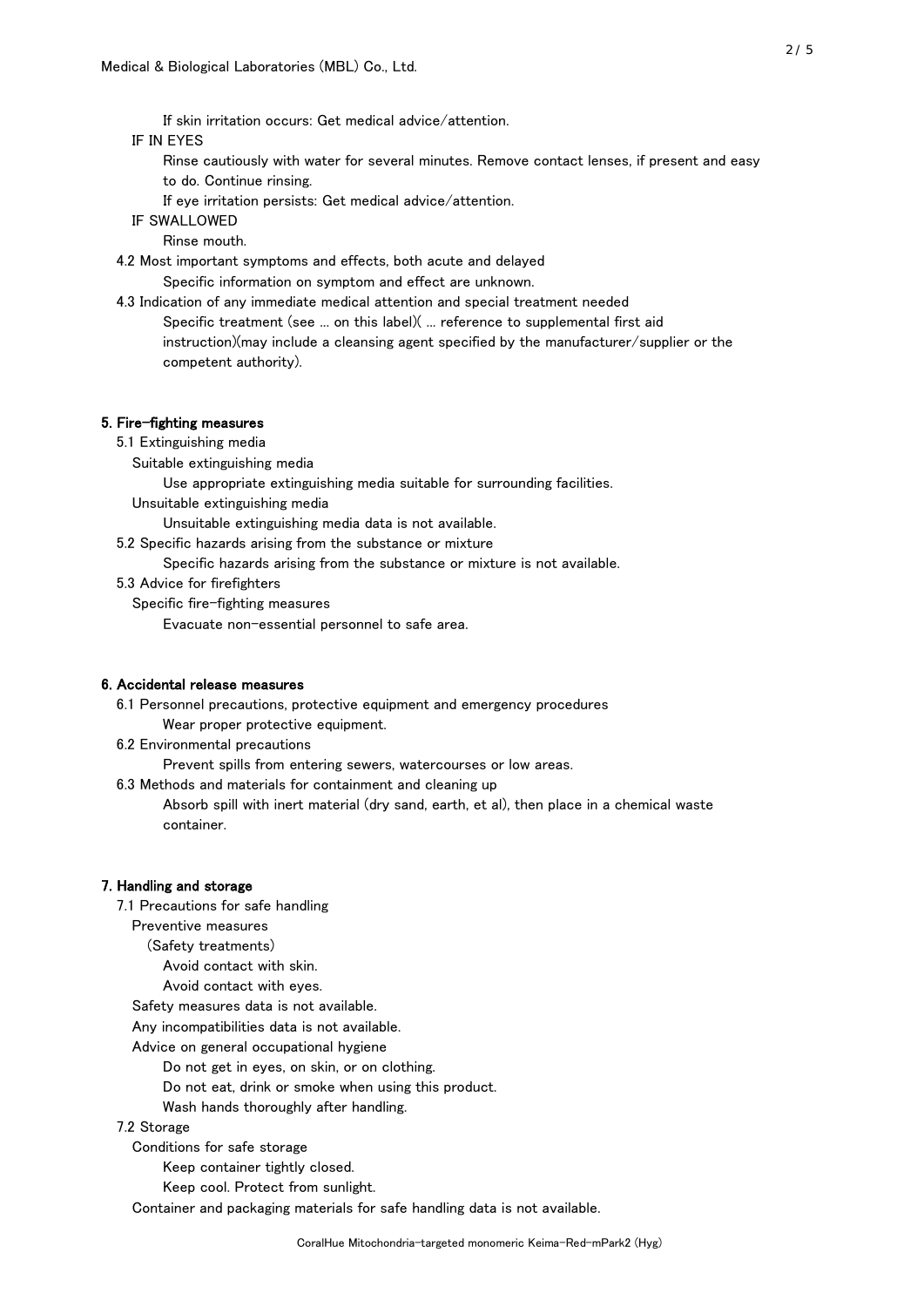7.3 Specific end use(s) Research use only.

## 8. Exposure controls/personal protection

 8.1 Control parameters Adopted value Adopted value in ACGIH is not available. 8.2 Exposure controls Appropriate engineering controls Do not use in areas without adequate ventilation. Washing facilities should be available. Individual protection measures Hand protection Wear protective gloves. Eye protection Wear eye/face protection. Skin and body protection Wear protective clothing.

### 9. Physical and Chemical Properties

 9.1 Information on basic physical and chemical properties Physical state: Powder or Granules. Color: data is not available. Odor data is not available. Melting point/Freezing point data is not available. Boiling point or initial boiling point data is not available. Flammability (gases, liquids and solids) data is not available. Lower and upper explosion limit/flammability limit data is not available. Flash point data is not available. Auto-ignition temperature data is not available. Decomposition temperature data is not available. pH data is not available. Kinematic viscosity data is not available. Solubility: Solubility in water data is not available. Solubility in solvent data is not available. n-Octanol/water partition coefficient data is not available. Vapor pressure data is not available. Density and/or relative density data is not available. No Particle characteristics data is not available.

## 10. Stability and Reactivity

### 10.1 Reactivity

Reactivity data is not available.

10.2 Chemical stability

Stable under normal storage/handling conditions.

10.3 Possibility of hazardous reactions

Possibility of hazardous reactions data is not available.

10.4 Conditions to avoid

Conditions to avoid data is not available.

10.5 Incompatible materials

Incompatible materials data is not available.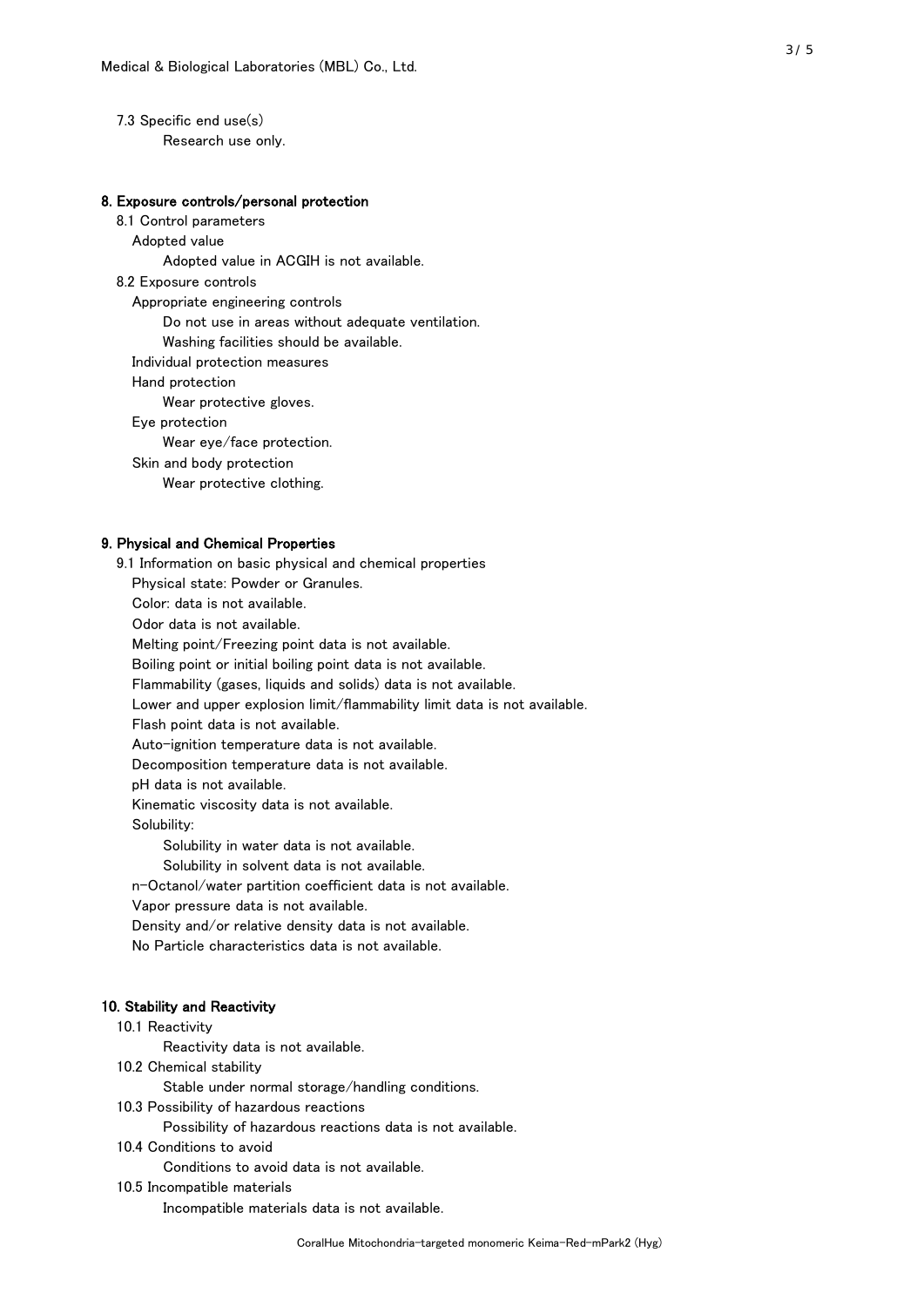10.6 Hazardous decomposition products Hazardous decomposition products data is not available.

#### 11. Toxicological Information

 11.1 Information on toxicological effects Acute toxicity data is not available. Irritant properties Skin corrosion/irritation data is not available. Serious eye damage/irritation data is not available. Allergenic and sensitizing effects data is not available. Mutagenic effects data is not available.

Carcinogenic effects data is not available.

Teratogenic effects data is not available.

Reproductive toxicity data is not available.

STOT

STOT-single exposure data is not available.

STOT-repeated exposure data is not available.

Aspiration hazard data is not available.

#### 12. Ecological Information

12.1 Ecotoxicity

Ecotoxicity data is not available.

12.2 Persistence and degradability

Persistence and degradability data is not available.

12.3 Bioaccumulative potential

Bioaccumulative potential data is not available.

12.4 Mobility in soil

Mobility in soil data is not available.

12.7 Other adverse effects

Ozone depleting chemical data is not available.

#### 13. Disposal considerations

Description of waste residues and information on their safe handling and methods of disposal,

including the disposal of any contaminated packaging

13.1 Waste treatment methods

Dispose of contents/container in accordance with local/national regulation.

Contaminated packing

Dispose of container after using the contents completely.

#### 14. Transport Information

UN No., UN CLASS

14.1 UN No. or ID No.: Not applicable

14.2 UN Proper Shipping Name: Not applicable

14.3 Class or division (Transport hazard class) : Not applicable

14.4 Packing group: Not applicable

Not applicable to IMDG Code

Not applicable to IATA Dangerous Goods Regulations

14.5 Environmental hazards

MARPOL Annex III - Prevention of pollution by harmful substances

Marine pollutants (yes/no) : no

14.6 Special precautions for user